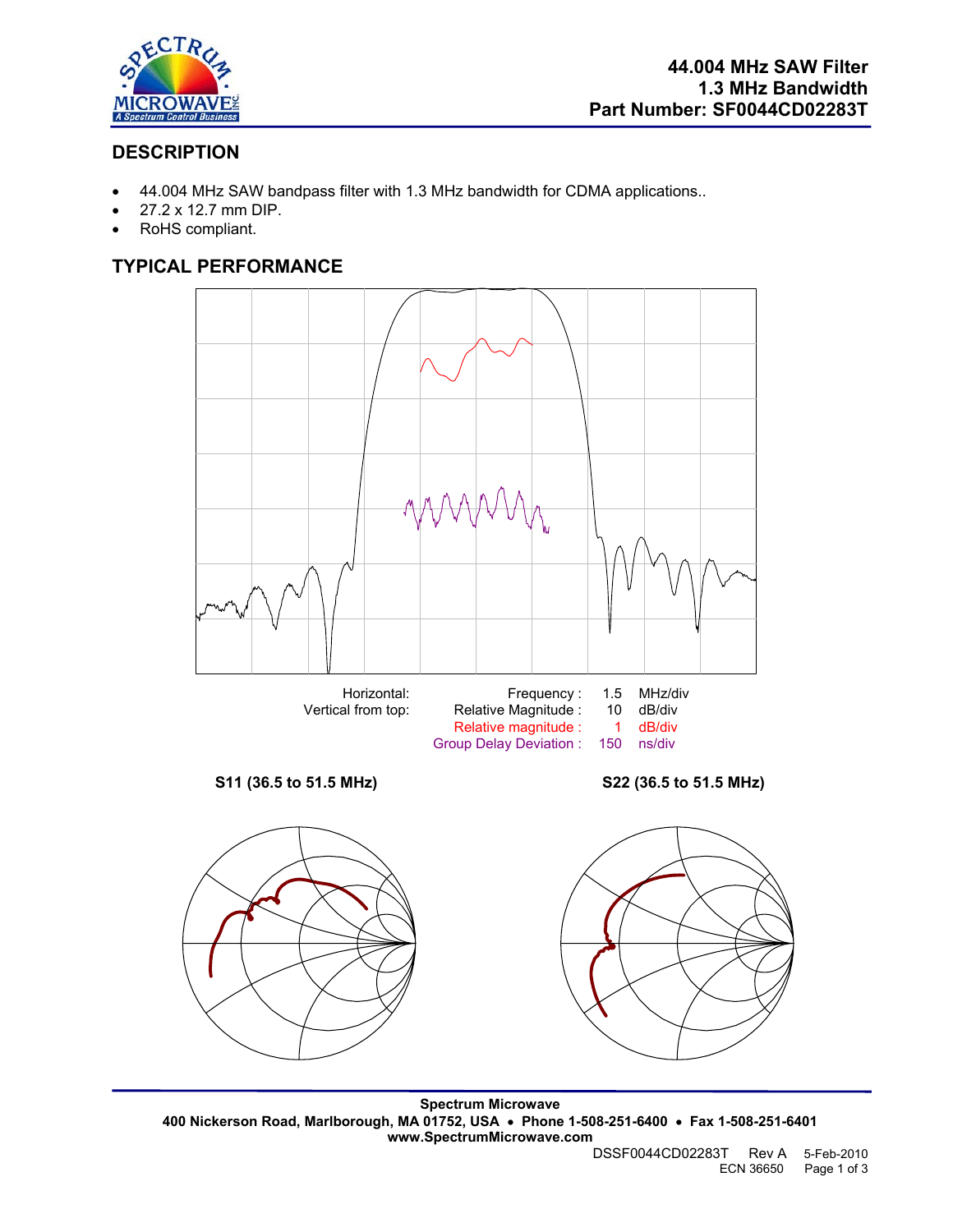

### **SPECIFICATION**

| Parameter                                        | <b>Min</b> | Typ7   | <b>Max</b> | <b>Units</b>  |
|--------------------------------------------------|------------|--------|------------|---------------|
| Center Frequency (Fc) <sup>1</sup>               |            | 44.004 |            | <b>MHz</b>    |
| Insertion Loss (at Fc)                           |            | 18.2   | 19.5       | dB            |
| Relative Attenuation (Fc+/-500 kHz) <sup>3</sup> |            | 0.7    |            | dB            |
| Relative Attenuation (Fc+/-660 kHz) $^3$         |            | 2.5    | 3          | dB            |
| Relative Attenuation (Fc+/-900 kHz) <sup>3</sup> | 12         | 16     |            | dB            |
| Relative Attenuation (Fc+/-1.16 MHz)             | 40         | 50     |            | dB            |
| Rejection (10 to 42.84 MHz)                      | 40         | 50     |            | dB            |
| Rejection (45.16 to 70 MHz)                      | 40         | 50     |            | dB            |
| Group Delay ripple (Fc+/-650 kHz) <sup>2</sup>   |            | 120    | 160        | ns p-p        |
| Source and Load impedance                        |            | 50     |            | Ω             |
| Substrate Material                               |            | Quartz |            |               |
| Operating temperature                            |            | 25     |            | $^{\circ}$ C. |

- Notes: 1. Fixed reference. All specified bandwidths are centered at or referenced to this frequency.
	- 2. When matched with optimum component values.
	- 3. With respect to the Insertion Loss.

#### **MAXIMUM RATINGS**

| Parameter                          |     | иах |     |
|------------------------------------|-----|-----|-----|
| Storage Temperature Range          | -40 |     |     |
| <b>Operating Temperature Range</b> | 20  |     |     |
| Input Power Level                  |     |     | dBm |

### **MATCHING CIRCUIT**



Notes:

- 1. Variable inductors may be adjusted for minimum insertion loss.
- 2. Recommended inductors are Coilcraft SLOT-10-3-01 and SLOT-10-3-02.

**Spectrum Microwave 400 Nickerson Road, Marlborough, MA 01752, USA** • **Phone 1-508-251-6400** • **Fax 1-508-251-6401 www.SpectrumMicrowave.com**